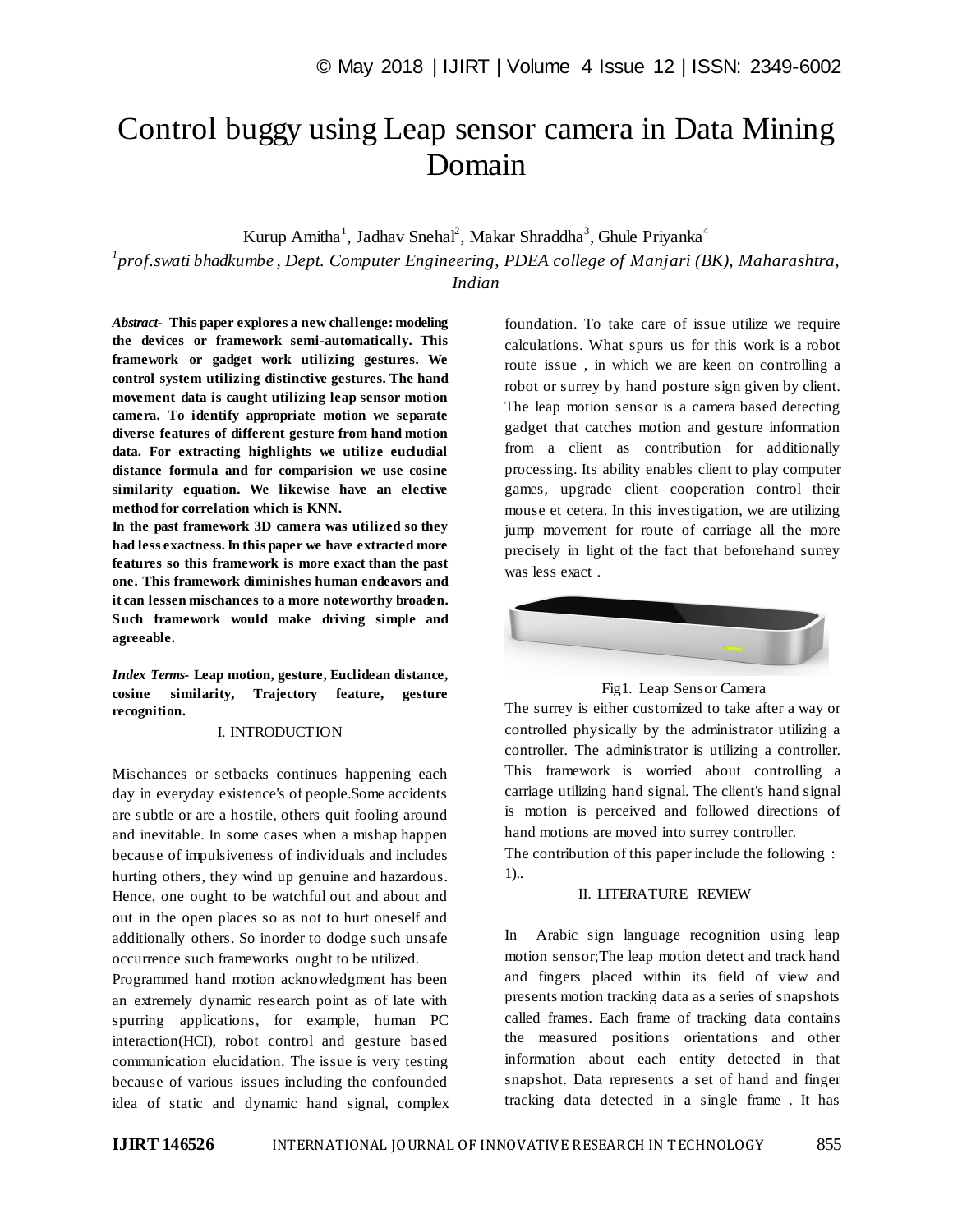limitation of Leap motion does not track non-manual features and need extra sensors to track other nonmanual features.

Robot arm control system using LEAP Motion controller; In this paper leap motion controller's internal component is a two camera digital to detect the motion of the hand and fingers. Three LED"s infrared for detecting the distance between user's hand with the leap motion controller is processing visual information . It then send the data to the movement of the hand and finger into a computer.it has limitation as It cannot detect if the hand and finger overlap and Leap motion controller use infrared light which cannot shine through objects.

Gesture control of drone using motion controller in this we study the implementation of using a motion controller to control the motion of drone via a simple human gesture and relays it to the ground station that run on ROS in linux which is used to interact with the drone. But to recognize more hand gesture and movements the python script have to be altered.

Recognizing emotion from videos by studying facial expression body posture and hand gesture in this A system for recognizing emotions from videos by studying facial expressions , hand gesture and body postures is presented .The system generalization for new hand gesture and body postures contribute to improve the emotion recognition rate with up to 5% for anger , sadness and fear compared to the standard facial emotion recognition. Its limitations are the dependence on relatively strong emotion\s the time need to analyze the fixed images one by one using facial action coding system and the time required to use this method is one of the reason that few studies have been conducted on experience compared with those on recognition of emotion.

# III. PROPOSED SYSTEM

We has proffered a framework which distinguishes the signal done by the client which is identified by the leap camera and the proper motion is performed by the buggy. In this framework 6 focuses are captured from the motion done above or episode to the leap sensor camera. From this 6 focuses the highlights required for distinguishing the signal are figured . In the past framework just 12 highlights were distinguished in this framework aggregate of 15 highlights are extricated making the framework more productive.





The proposed framework is divided into 4 primary advances:

#### 1. Leap interfacing

The product utilized for leap motion keeps running as an administration of window framework. The leap movement administrations are gotten to by leap empowered application keeping in mind the end goal to get to get the information for getting the information leap movement SDK gives 2 API which are

a)Native interface b)Web socket interface

#### a) Native interface :

It is an arrangement of little projects that can be stacked at whatever point required (dynamic library) which is utilized to make new leap empowered application.

#### b) Web attachment interface :

The web attachment interface and java content customer library are as one used to create leap empowered web applications.

#### 2. Preprocessing and point extraction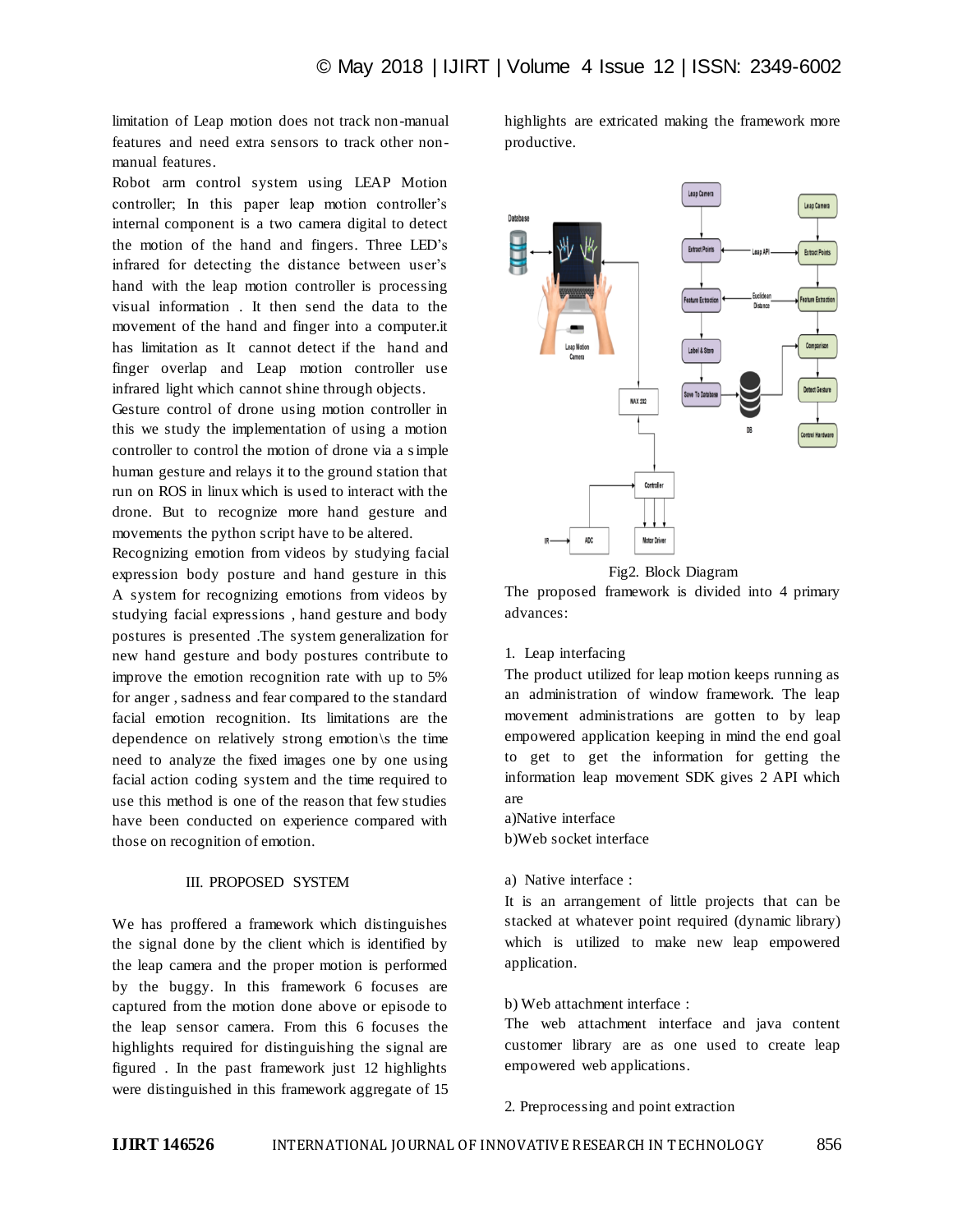At first the highlights for the suitable motion and the activity to be performed are put away in the database as the dataset for future acknowledgment. When the signal is finished by the client before leap camera. Extraction of the 6 focuses happen these 6 focuses show the centroid of the five fingers which are thumb, pointer, center finger, ring finger and the centroid of plan.

#### 3. Feature extraction:

The highlights required for the framework are removed from the 6 indicates all together distinguish the activity to be played out the highlights are extricated add up to 15 highlights are separated for suitable recognizable proof of activity to be played out, the separated highlights are really the separation between all focuses.

The 6 focuses are  $p1(x1, y1, z1)...$   $p6(x6, y6, z6)$ to discover the separation between focuses Euclidean separation equation is connected:



Fig3 .Point extraction

#### 4. Feature correlation

Once the 15 highlights are extricated for each signal an esteem is figured for this. At that point the present esteem is contrasted and the highlights in the dataset the esteem which is close to the estimation of the present motion is the signaled activity which is to be performed. So as to think about and locate the suitable activity for the signal the cosine likeness recipe is utilized which is



where and are parts of vector and individually. IV. FEATURE EXTRACTION ALGORITHM 1.Read point, Array A[2][3] define d temporary var. 2.Then calculate distance from each point. 3.for $(i=0 \text{ to } 18)$ , increment I by 3) for $(i=0 \text{ to } 3)$  $D[i]=A(i+j)$  End fun Add in vector 'v' End fun For $(i=1$  to 'v' size) Final row(int)= distance( $V(0)$ , $V(i)$ ) End loop For $(i=1$  to v.size) For $(i=i+1, j\lt v.size)$  $Finalindex) = distance(V(i), V(i))$  Display final row End loop End loop

# V. HARDWARE USED

#### 1 .At mega 32

ATMEGA32 is anything but simple to program AVR controller. With apparent program memory it can fulfill most EMBEDDED SYSTEMS. With different rest modes it can deal with MOBILE EMBEDDED SYSTEMS. Alongside 32 programmable Input/Output pins, it would interface with numerous peripherals effortlessly. With Watchdog clock to reset under mistake it can be utilized on frameworks with no human obstruction. With such a large number of highlights with each acknowledging other we can execute ATMEGA32 in numerous control frameworks.

There are a great many applications for ATMEGA32. Temperature control frameworks Simple flag estimating and controls.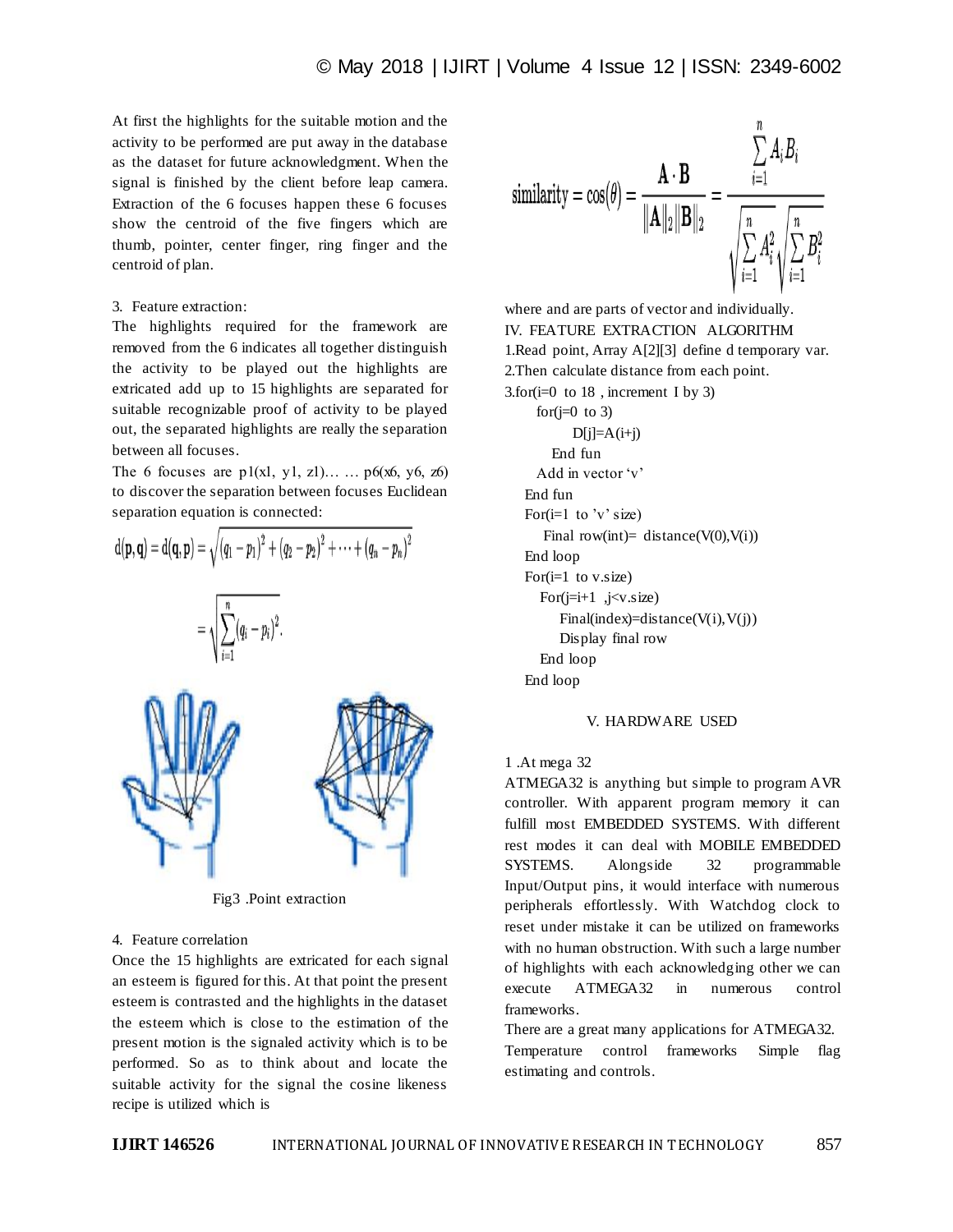Installed frameworks like espresso machine, candy machine.

Engine control frameworks.

Computerized flag preparing.

Fringe Interface framework.



# 2. MAX232

IC MAX232 is utilized for TTL/CMOS to RS232 transformation. Meaning the majority of our Microcontrollers (PIC/ARM/Atmel) works on TTL/CMOS rationale that is it conveys through either 0V or +5V, however our PCs work with the assistance of RS232 which works at rationale level - 24V or +24V. In this way, in the event that we need to interface these microcontrollers with Computer we have to change over the TTL/CMOS rationale to RS232 rationale. Thus on the off chance that you are searching for an IC to play out this change and interface a Microcontroller with your PC then MAX232 IC is the correct one for you Applications

Used to Connect Microcontroller with Computers TTL/CMOS rationale to RS232 converters Utilized as a part of RS232 link





### 3.ULN2803:

Used in following situations:

Case1: Where you have to control Inductive burdens utilizing LOGIC from CONTROL UNIT. DARLINGTON ARRAYs in ULN2803 IC basically goes about as eight individual switches which can be activated ON and OFF independently. Each set can drive a HIGH POWER LOAD taking LOGIC from CONTROL UNIT.

Case2: Where you need to drive various burdens. ULN2803 can drive eight loads all the while. Despite the fact that utilizing MOSFETS or TRANSISTORs will do the trick, however putting eight gadgets on board will winds up lumbering. So utilizing ULN2803 is best to replace mass exchanging gadgets.

Case3: Programmable LOAD SHARING. When we have one HIGH POWER LOAD and ONE LOW POWER LOAD, we can associate numerous ARRAYs parallel together to drive a HIGH POWER LOAD.

#### 4.IR sensor

Infrared radiation is the part of electromagnetic range having wavelengths longer than noticeable light wavelengths, however littler than microwaves, i.e., the area IR sensorroughly from 0.75µm to 1000 µm is the infrared locale. Infrared waves are undetectable to human eyes. The wavelength locale of 0.75µm to 3 µm is called close infrared, the area from 3 µm to 6 µm is called mid infrared and the district higher than 6 µm is called far infrared.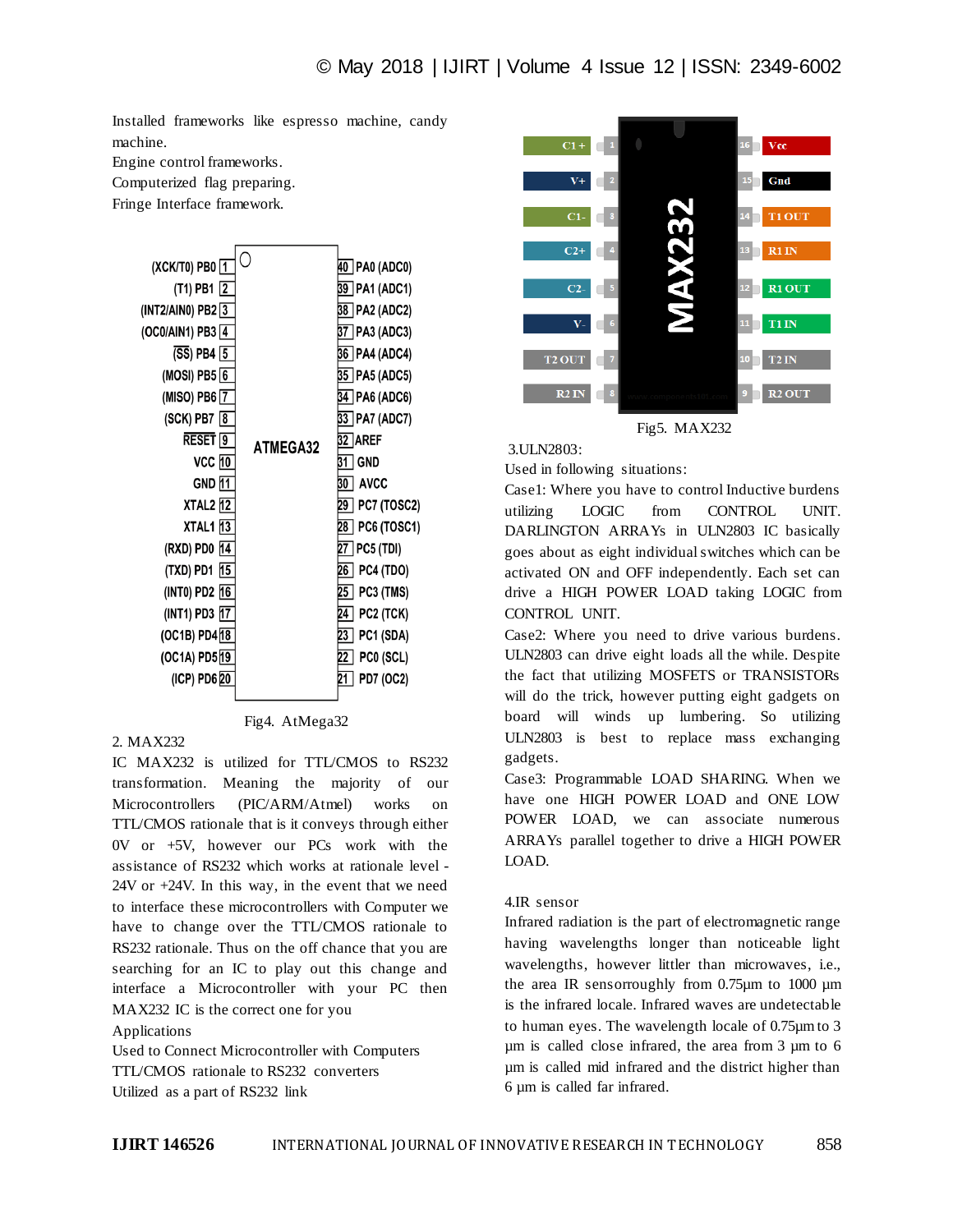# © May 2018 | IJIRT | Volume 4 Issue 12 | ISSN: 2349-6002



Fig6. IR Sensor

# VI. TRAINING DATASET

In this framework a specific number of gestures are given by the client to the framework. At the point when this signals would be precisely performed at real time it would be contrasted and the beforehand allocated gestures all together for the navigation of the buggy.



Fig7 .Gesture For Backward Detected



Fig8 .Gesture For Left Detected



Fig9 .Gesture For Forward Detected



Fig10 .Gesture For Stop Detected

VIII. RESULT



Fig11 .Complete System working with Hardware

# **VII. CONCLUSION**

We have designed an application to control buggy using leap sensor camera. In this study we have decided few gestures like left, right, backward and